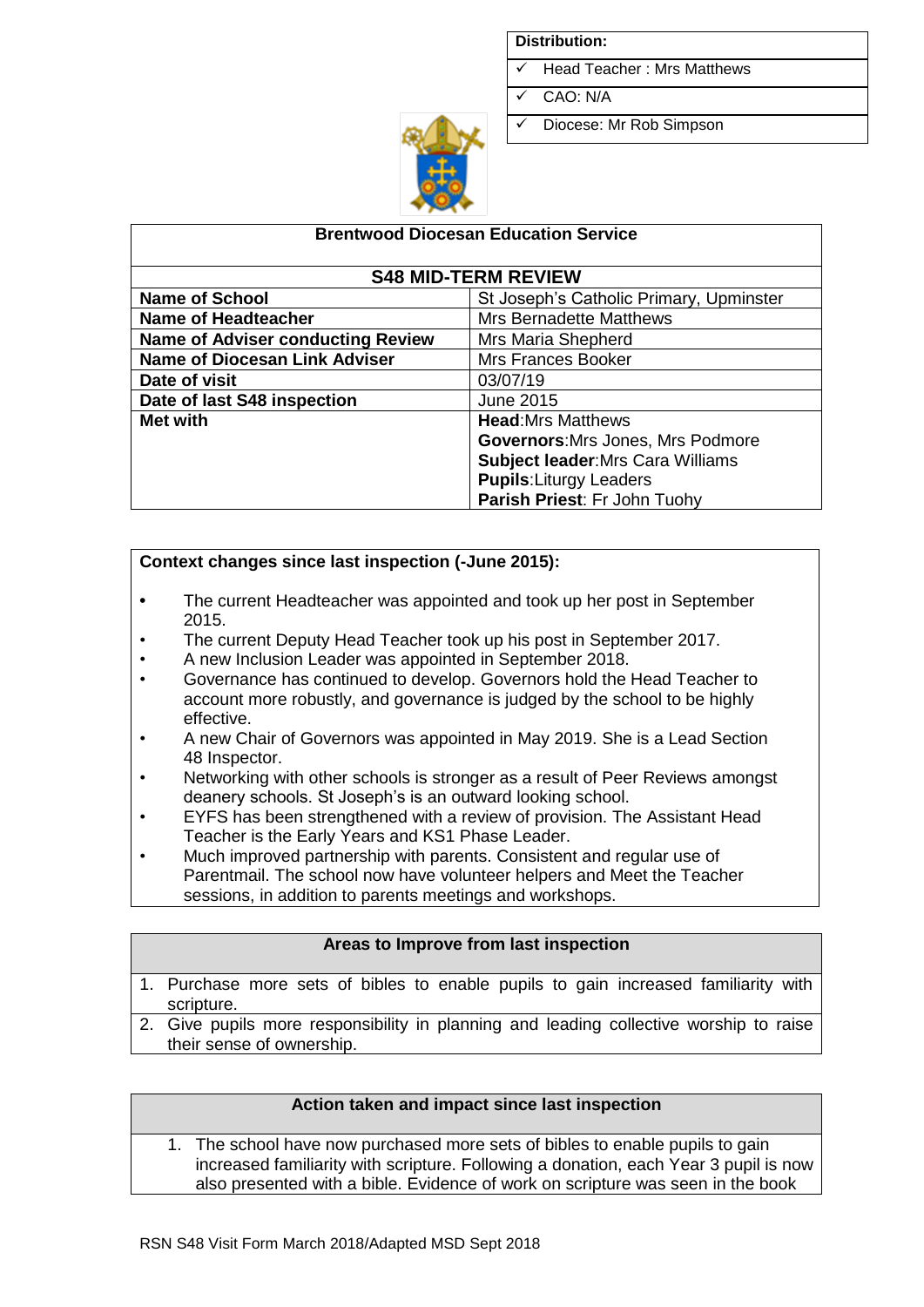scrutiny conducted during this visit and bibles were evident in the classrooms.

2. Pupils take more responsibility in planning and leading collective worship to raise their sense of ownership. Each class has a Liturgy Leader. When I spoke to the group of Liturgy Leaders during this visit, they were proud to explain what roles they fulfil in leading class worship.

### **Strengths of the school –Catholic Life of the School**

1. The provision for 'Catholic Life of the School' is given the highest priority by leaders. CPD focusing on Catholic Life is well planned and effective resulting in very good understanding of the school's mission. The School Mission Statement: '*St Joseph's is a joyful community, which follows the example of Jesus, helping, accepting and respecting everyone as we learn and grow together, safe in His love',* which was originally developed in consultaion with all stakeholders, was recently reviewed by staff and pupils and amended to add the words, 'joyful' and 'helping' and change the word 'Christ' to 'Jesus'. In this way, it has become even more meaningful to the pupils. The Mission Statement is a clear expression of the educational mission of the Church and Leaders, Governors and staff are committed to its implementation across the whole of school life. There is a strong sense of community at all levels, evident in the relationships between staff and Governors, Leaders and staff, staff and pupils and pupils with each other. Governors commented on the celebration of and support given to SEND pupils and the way they are treated by all pupils, as practical examples of this, as well as the fact that pupils actively and genuinely show concern for adults in the school, enquiring after their health and well-being.

The visible evidence of the catholicity of the school is in every corridor and room, from the point of entry, through quality displays and focal prayer areas. Most classroom prayer focal areas are very high quality. All have appropriately coloured cloths for the liturgical season, bibles, prayer books, 'feelings bags' where children can place photos, notes or thoughts for prayers, plants/flowers and a candle but in the best examples, cloths are artistically draped, the Bible is enthroned on a stand (giving prominence to the Word of God) and other religious artefacts are carefully placed, making them instantly noticeable as you enter a room. All classrooms have a 'JOY' award which is presented to the child who most shows they are living the mission and values of the school that week. Many prayer areas display the daily prayers and classrooms have R.E. display boards with vocabulary to scaffold learning in their 'Come and See' topic and celebrations of children's R.E work. For example, a Pentecost display in Year 5, Catholic Social Teaching about stewardship and CAFOD in Year 6, 'Our World and Fair Trade' in Year R and Treasures in Year 2. There were also some good examples of displays on Other Faiths eg Judaism and Islam and in the corridor photographs of the pupils' workshops and assembly with Imran Kotwal, emphasising the values placed on tolerance and respect for Other Faiths.

Displays in the hall and corridors include 'British Values', statues and a mosaic of St Joseph- the school's Patron, banners celebrating the school's jubilees and the Diocesan Centenary, a Papal Blessing, pictures of Parables, a Beatitudes display and a display celebrating different titles/ 'versions' of Our Lady statues, including pupils' drawings. These serve as constant reminders to children of their faith life and how this is lived in a community through prayer, praise and service.

2. Pupils' excellent behaviour is testament to the attitudes and ethos developed in daily life at school. Leaders, Governors, staff and pupils all spoke to me about the 'What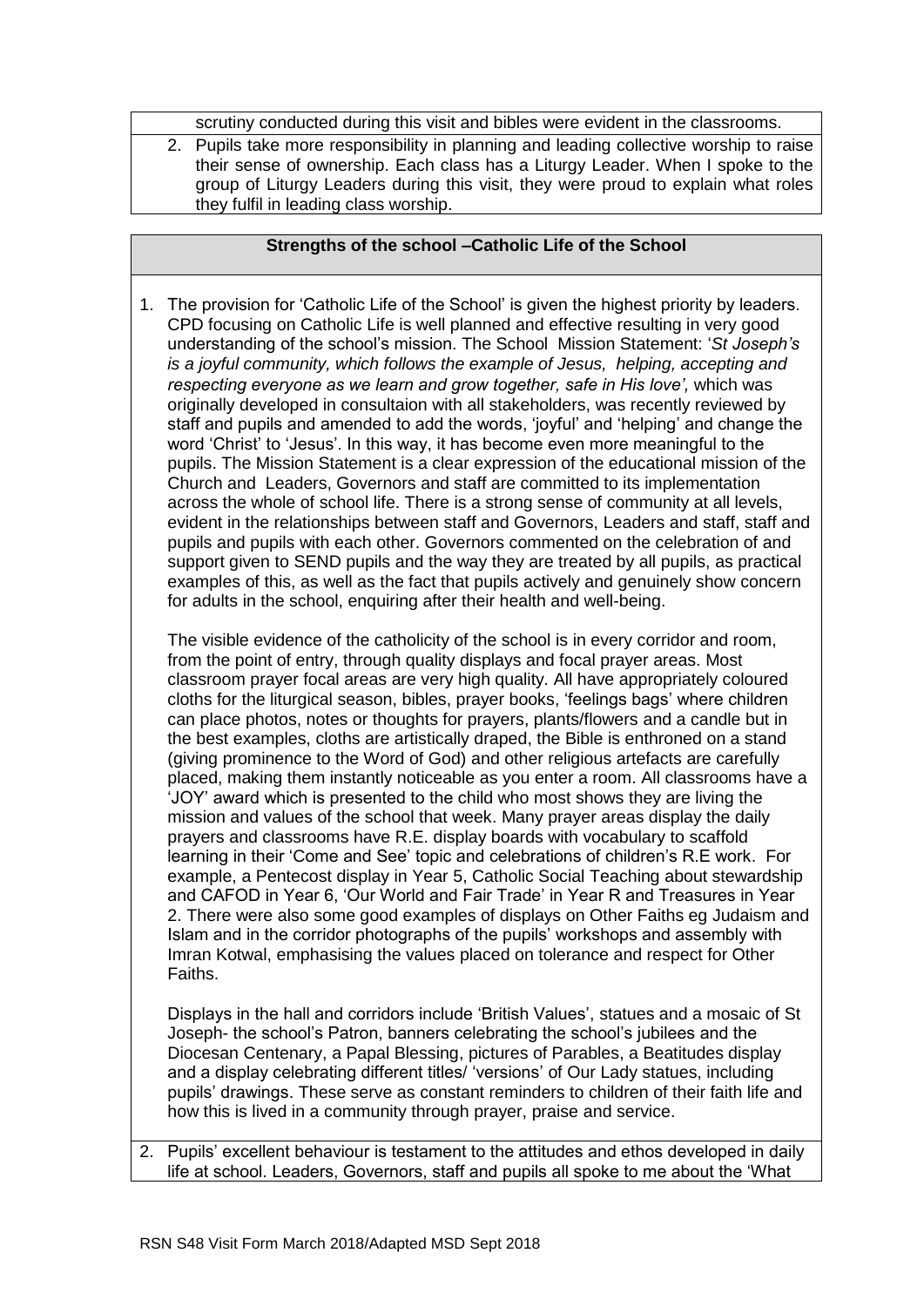Would Jesus Do?' (WWJD) mindset and the prompts are visible throughout the school. When I asked children how I would know that it was a Catholic school, they told me about their prayer tables, friendship charts, prayer candles with their faces on, discussing 'WWJD' with Mrs Matthews in assemblies and her favoutite word being 'JOY-Jesus, Others, Yourself'. They also talked about being taken to the Prayer Garden, 'Stay and Pray' Masses which they lead and their parents attend, class prayers and their opportunities to lead prayer. The practice of developing 'What Makes a Good…' signs includes children's collated ideas with regard to good behaviour in KS1 and KS2.

'Shout Out' boards and 'The Superstars' displays, as well as photos of children in their leadership roles eg School Council, demonstrate how the school cherishes and celebrates its pupils as unique children of God who are encouraged to use their talents and serve others.

The school's mission is lived out through the many charitable works the school undertakes and its encouragement of pupils to reflect on and think about those who are less fortunate than themselves. For example, pupils fund raise for a parish in Canning Town; Year 6 pupils organise a 'Fun Day' and charge other pupils to participate in events to raise money; each House in the school decides on its own charity cause including local, national and global examples and following CAFOD assemblies, a fund raising drive is undertaken.

'St Joseph's Recipe for Success' board celebrates the charity fund raising of the school and events to help others such as singing in local Care Homes or making Remembrance Day Wreaths to honour local people who died in wars

Living a life of faith is modelled well by staff who are Catechists in the parish for First Holy Communion and the Children's Liturgy Group is run by teachers and parents together. The close relationship between the school and parish and the very good support of the school by the Parish Priest undoubtedly enhances the Catholic Life of the School.

Through the Ethos Team, Leaders and Governors self-evaluate provision and outcomes of the 'Catholic Life of the School' well and strategically plan for developments. For example, recently they have focused on the mental health and well-being of staff and pupils and Leaders and Governors have attended training on this. The recent Parent Questionnaire showed 96% + of parents agreed/strongly agreed that the school offers: a distinctively Catholic education; clear moral teaching; opportunities for spiritual growth and development; regular sacramental celebrations; daily prayer; opportunities for children to serve others; strong partnership with parents; strong links between school and parish and welcomes parents to assemblies and liturgies.

## **Suggested new or continued action-Catholic Life of the School**

1. Ensure that all prayer focal tables in classrooms match the excellent, high standards seen in most rooms. Share good practice amongst staff, for example by using the school's own methodology, 'What Makes a Good…' Through this all children will have consistency of opportunity for stimulus for prayer and reflection. 2. Action the school's own plan, as discussed, to hold R.E. workshops for parents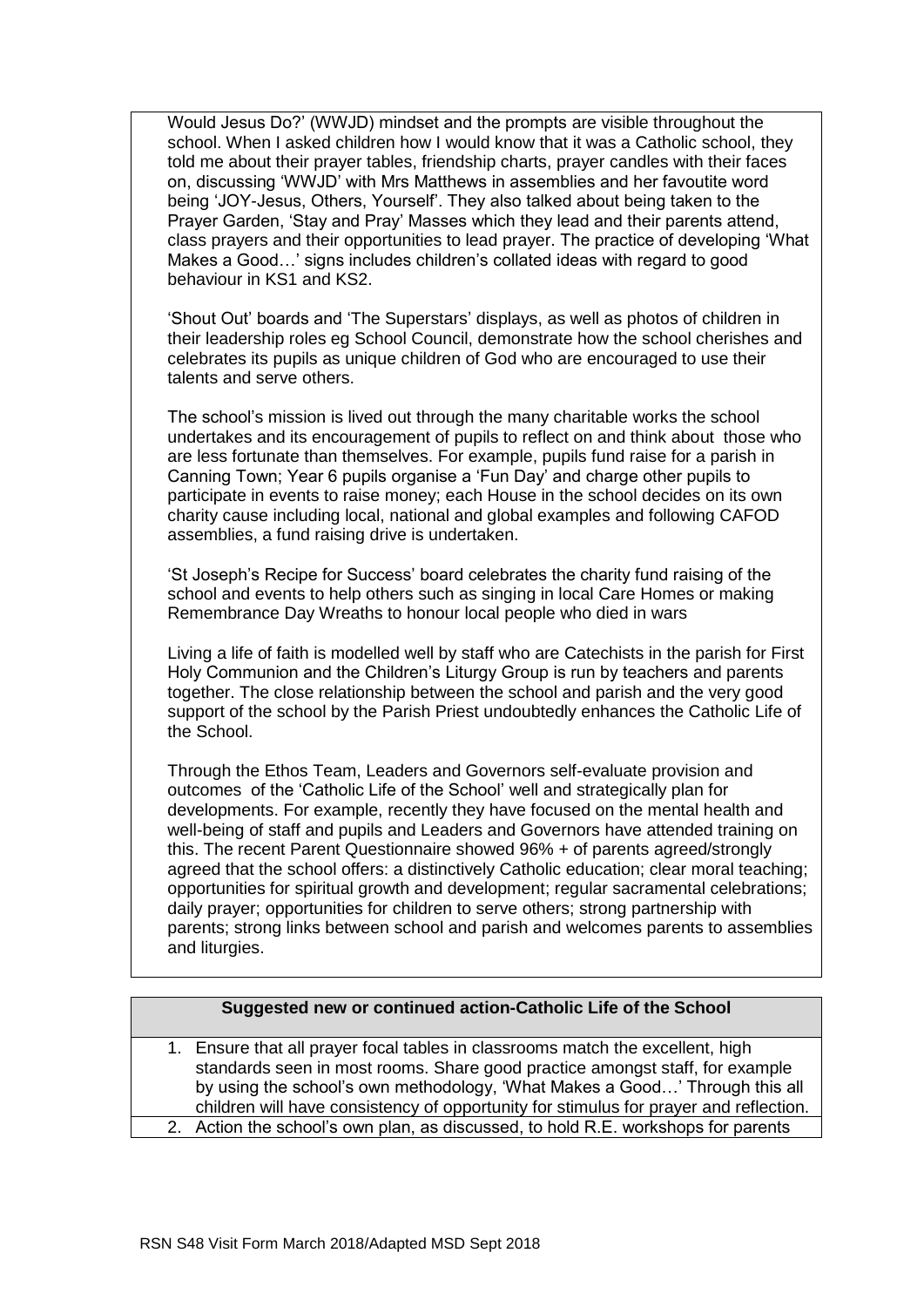| Strengths of the school -Religious Education |
|----------------------------------------------|
|----------------------------------------------|

1. Books we looked at, from across the school, were generally well presented and showed a good volume of work with a range of formats of recording, including appropriate scaffolding through 'writing frames' and other types of worksheets/proformas. It was obvious that 'scaffolding' decreases as pupils mature. For example in Year 6 books, there was increasing evidence of a variety of styles of writing, such as 'diary entries', 'newspaper articles' and 'debating/giving opinions'. In Year 2 books, there was a noticeable increase in the work from Year 1 and much more independent recording. Pupils take pride in their work and they told me that they find their R.E. lessons interesting and enjoy the topics they study and the activities they do, which include drawing, role play, debating, watching film clips of Bible stories and writing prayers. My discussion with the Subject Leader confirmed the children' enjoyment of the range of work as it matches what they tell her when she monitors. We discussed the fact that it would be good to show some of the practical work through photographs in the book, a practice which previously occurred but hasn't this year due to GDPR concerns.

Teachers' subject knowledge of the liturgical year and the 'Come and See' programme is at least good, aided by the fact that so many of them are Catholics themselves. Scrutiny of books from across the school showed that pupils made at least good progress within the academic year and very good progress over time. Outcomes at the end of each key stage are strong with a good proportion of children reaching the higher levels. Every topic has an evaluation and each term there is an assessed written task. We discussed the 'pros and cons' of assessing each task.

Books showed evidence of the use of Scripture throughout the school eg Isaiah in Year R, this and the 'exploration' and 'examination' of parts of the Mass eg the Penitential Rite and traditional prayers such as the 'I confess' in Year 4, help to ensure that children develop high standards of religious literacy. Religious art is used well in some classes eg Year 5, to deepen children's understanding of the Bible; this work could be usefully extended. The Parish Priest supports learning in R.E. by, for example, coming into lessons to talk about Vocations with Year 4.

There was evidence in different year groups of children learning to write prayers but we talked about the need to ensure all types were covered (see further action point below).

'Big Questions' are used across all year groups as a methodology to ensure pupils apply their learning in R.E. to daily life. Examples of this were seen in the Year R class books, where adults had scribed pupils' responses and in the older year groups' books where pupils answering the question at the beginning and at the end of a topic demonstrate significant developments in understanding between the two occasions of answering.

There was evidence of teaching Other Faiths eg Judaism and Islam, both in the pupils' books and in work displayed in the classrooms.

2. Leaders and Governors feel well informed about pupils' progress and attainment and the content of the R.E curriculum. Leaders and Governors ensure that R.E fully embraces all the policies and requirements of the Diocese and at least 10% curriculum time is dedicated to it; it is treated as the core subject of the school. Through the Ethos Team, Leaders and Governors self-evaluate provision and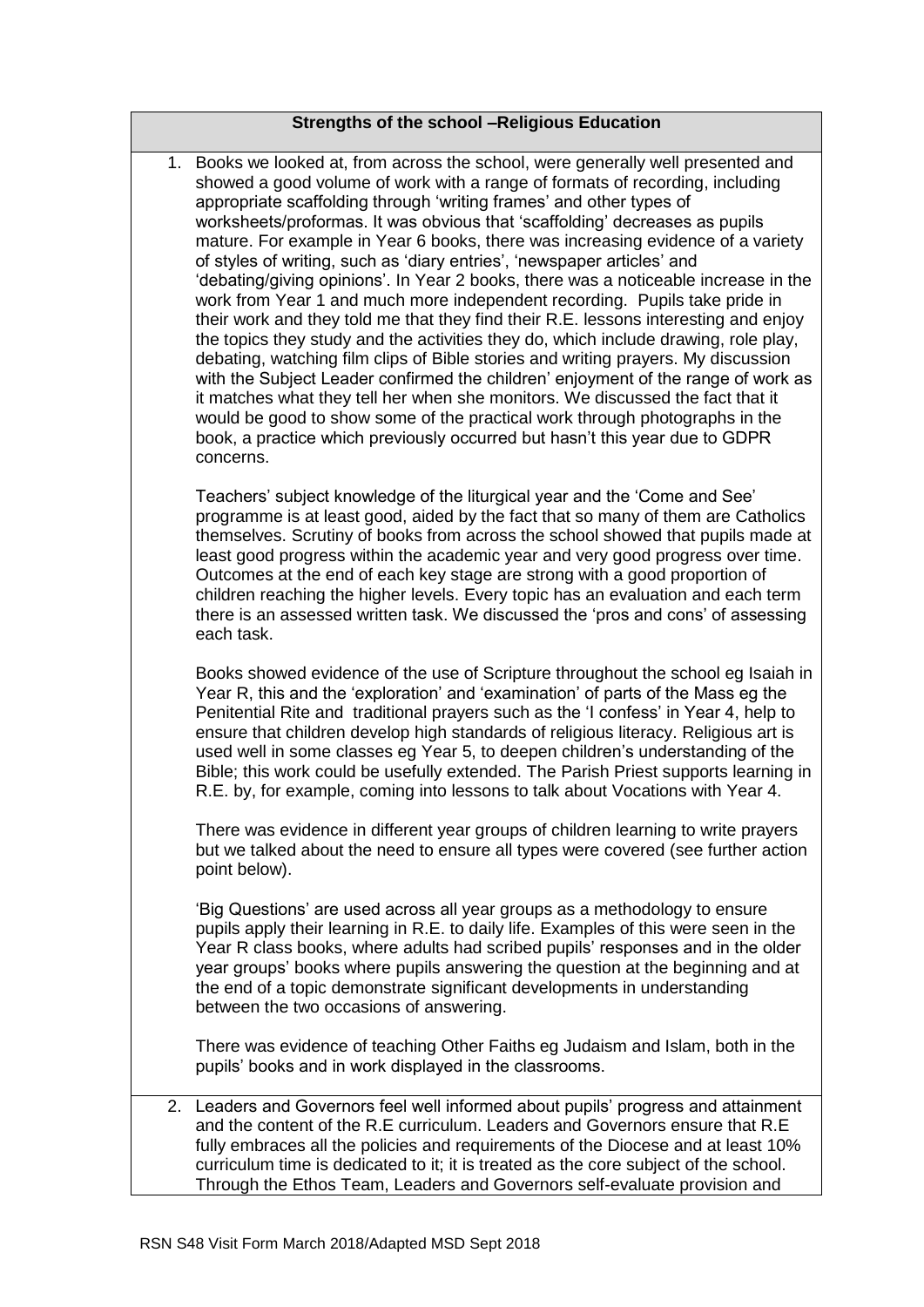outcomes well and strategically plan for developments. They were pleased to inform me that they challenge Leaders to ensure that standards in writing are the same in R.E. as in English and that this is verified by the fact R.E work is used in teacher assessment of Writing at moderation. Governors also recounted that a GCSE R.E student recently commented that she used memories of drama in R.E at St Joseph's to assist her revision of Bible stories. The R.E. Link Governor previously worked as R.E Subject Leader at St Joseph's; she is well informed and provides very good support to the school.

The recent Parent R.E. Questionnaire confirmed that 100% parents thought their children made good progress in R.E and 96% thought R.E was 'challenging and exciting'.

The Headteacher and R.E. Subject Leader regularly attend diocesan training and disseminate information to other staff.

The Subject Leader is enthusiastic and knowledgeable; she regularly monitors and evaluates teaching, learning and assessment in R.E, providing feedback to teachers and good practice ideas for improvement. She is very well supported in her role by the Headteacher. Work with other Deanery schools in Havering eg on moderation and to create a portfolio exemplifying the various standards in R.E is a useful development.

Pupils said that they know how well they are doing in R.E 'because of teachers' comments', they appreciate 'fix it time in the mornings' when they use purple pens to improve their work. Pupils are proud when they 'get to read our good R.E. work out' or if it gets displayed on the R.E. prayer focal table or R.E. display. R.E. work is valued and celebrated across the school as evidenced in various displays.

| <b>Suggested new or continued action-Religious Education</b>                                                                                                                                                                                                                                                         |
|----------------------------------------------------------------------------------------------------------------------------------------------------------------------------------------------------------------------------------------------------------------------------------------------------------------------|
| 1. To establish the new 'assessment without levels' across the school, using<br>opportunities for moderation both within school and across schools to ensure all<br>teachers are confident and accurate in their assessment. As part of this process,<br>to secure the emphasis on 'Driver Words' across the school. |
| 2. To continue and spread the good practice, noted in some classes' books, of using<br>varied activities, such as exploring religious art or 'unpicking' scripture based<br>hymns to deepen children's knowledge and understanding and even further<br>extend the use of drama in R.E.                               |
| 3. Ensure that children are taught to write the full range of their own prayers ie<br>prayers of Thanksgiving, Adoration, Petition and Sorrow or 'Thank', 'Ask', 'Praise',<br>'Sorry'(TAPS).                                                                                                                         |

| . .                |                    |     |                 |
|--------------------|--------------------|-----|-----------------|
| KS <sub>1</sub>    | KS <sub>2</sub>    | KS4 | KS <sub>5</sub> |
| 8%<br>Level 1      | <b>2% Level 1</b>  |     |                 |
| 69% Level 2        | <b>7% Level 3</b>  |     |                 |
| <b>22% Level 3</b> | 65% Level 4        |     |                 |
|                    | <b>30% Level 5</b> |     |                 |

#### **End of Key Stage Data-% at each level/grade/band**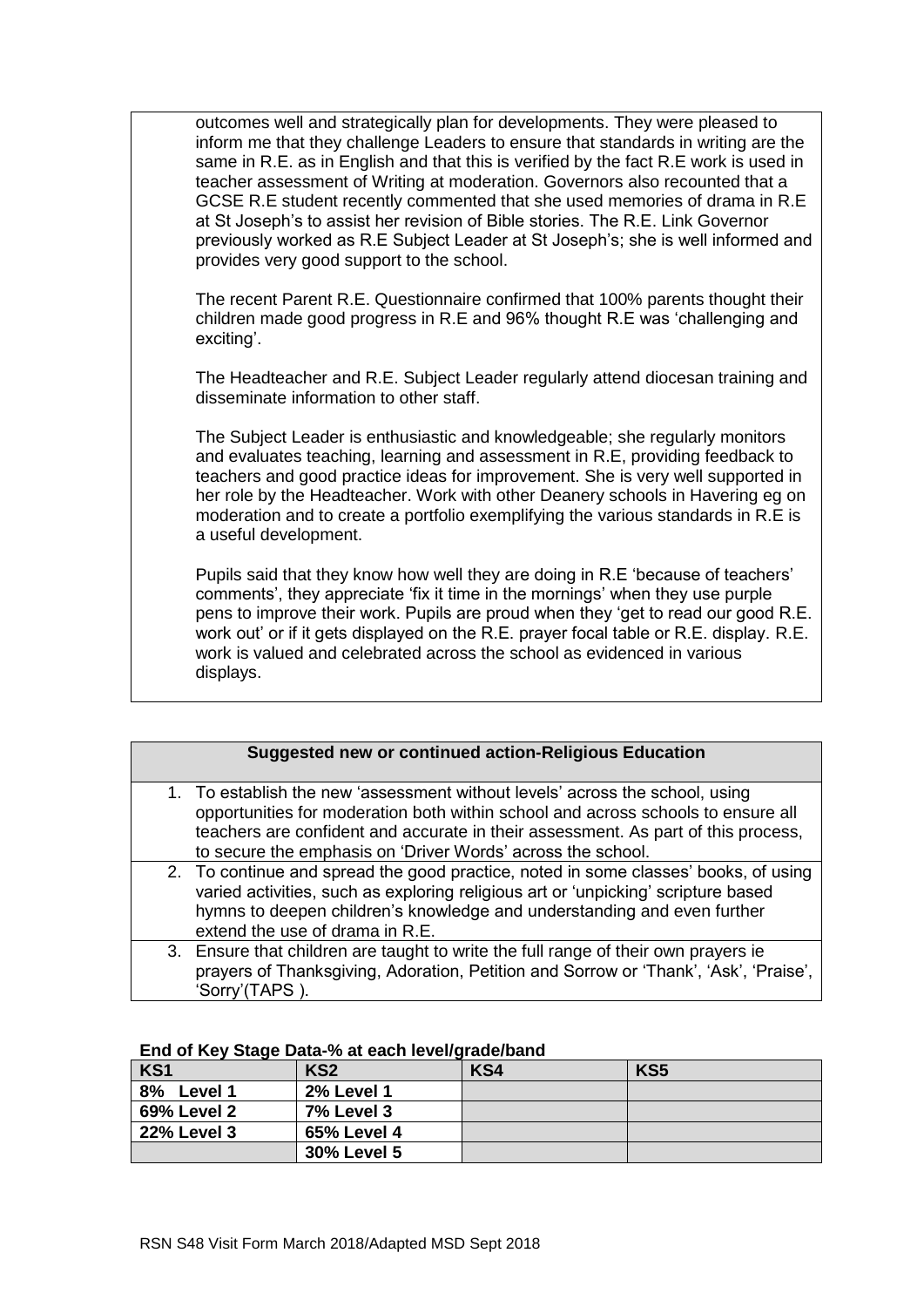1. Pupils' response to, participation in and leadership of Collective Worship is enthusiastic and contributes well to their spiritual and moral development. Music and liturgical dance are used to good effect to enhance celebrations. The school has 2 choirs and pupils sing at every assembly and liturgy. Pupils are taught to understand a variety of traditional and more contemporary approaches to prayer and the purposeful use of religious artefacts. Technology is used to support liturgies with visual images. Pupils act with reverence, sing joyfully, reflect in silence and join in community prayer appropriately and with confidence, as was evidenced during the assembly I attended. In this Reception Class assembly, pupils joyfully celebrated some of their class work through the media of song, rhymes, playing musical instruments, action and dance as well retelling the Parable of the Lost Sheep and leading the school in prayers and hymns with the appropriate invitation to join in prayer and modelled prayer gestures eg inviting people to join their hands, bow their heads, make the Sign of the Cross. They showed confidence in front of the whole school and 60 parents.

Liturgy Leaders spoke enthusiastically about their role in school, leading class prayers at lunchtime and hometime, lighting the candles on prayer focal tables before Class Worship and in older year groups, selecting a prayer reflection from the bag on prayer tables and leading their class in these. They were eager to recite to me their daily prayers and tell me about 'Stay and Pray' and other school Masses.

R.E. visits are used to extend Collective Worship opportunities. Older pupils told me about going to Brentwood Cathedral in Year 5 and attending a Year 6 Retreat at Walsingham House. Pupils also spoke about using the Prayer Garden with their teachers at certain times.

2. Collective Worship is central to the life of the school, forming the heart of every school celebration, and Senior Leaders and Governors set high expectations for the standard. The Headteacher specifically focuses on this as part of her 'beginning of the year' INSET and all classrooms have a 'reminder sheet' to go through with children prior to whole school Collective Worship such as Masses and assemblies, to emphasise the reverence and attitudes required. All pupils enter the hall for assemblies quietly and KS1 pupils demonstrate understanding that it is a prayerful event by entering with hands joined. Collective Worship at St Joseph's has a clear purpose, message and direction. Leaders and other staff have an excellent understanding of the Church's liturgical year, seasons and feasts and ensure pupils have high quality experiences.

Collective Worship is given the highest possible priority in terms of planning, evaluating and resourcing. Governors have a good understanding of the quality of the Collective Worship because they attend Masses and assemblies when they can. The Ethos Team, comprising the Parish Priest, R.E Lead, Headteacher, R.E Link Governor and Music Lead discusses and evaluates Collective Worship as well as Catholic Life

The strong, positive relationship between the school and parish and the proximity of the school and church enhances the Collective Worship of the school. Every week, a year group is able to attend Monday Mass and the Parish Priest informs the congregation each week on a Sunday which classes will attend; parishioners appreciate seeing the children attending Mass so reverently. Once a term, children invite their parents to a 'Stay and Pray' Mass, during which they will do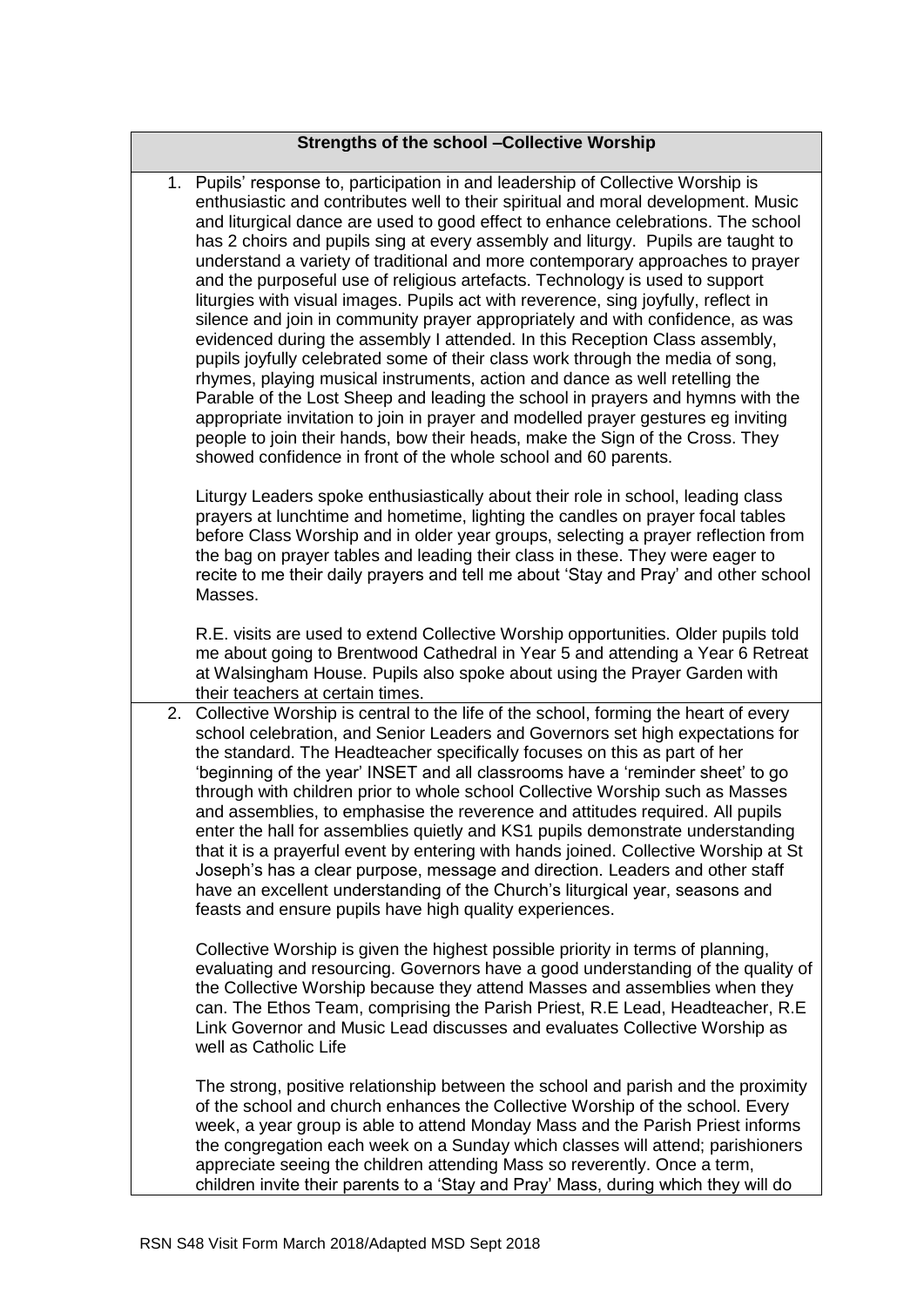the readings, take up the offertory and often conduct a liturgical dance. Mainly Masses are held in the Church but on the School's Feast Day and at the beginning of the school year, they are held in the school.

During the Reception Class assembly that I attended, adults in the school modelled well to children the gestures of prayer as well as supporting the singing and actions. Parents are invited to Class assemblies and other Collective Worship and are very supportive, attending in large numbers. The Parish Priest often attends assemblies on a Friday, led by the Headteacher or Deputy Head and he feels these are of a high standard.

During the big Easter Assembly, pupils tell the story of the Passion of Christ from different view points, enabling others to reflect in a meaningful way.

| Suggested new or continued action-Collective Worship                                                                                                                                                                                                                |
|---------------------------------------------------------------------------------------------------------------------------------------------------------------------------------------------------------------------------------------------------------------------|
| 1. Extend the variety of traditional forms of Collective Worship that the children get<br>the opportunity to participate and lead in eg by introducing opportunities for<br>Stations of the Cross in church during Lent and a May Procession for Marian<br>Worship. |
| 2. As per the school's own plan, to provide INSET for teachers on enhancing class<br>liturgies, including the use of the Prayer Garden.                                                                                                                             |
| 3. Develop opportunities for children to be more involved in the planning of<br>Collective Worship.                                                                                                                                                                 |

#### **Progress**

The school has made excellent progress in maintaining and further extending the high standards seen in all areas at the last Section 48 Inspection in 2015. Both areas for improvement, identified at the last inspection, have been addressed. Evidence from my visit and accompanying documentation shared, suggest that St Joseph's are focused on continuing to further develop excellent standards in R.E, Collective Worship and Catholic Life of the School. Leaders and Governors promote, monitor and evaluate these 3 strands on an ongoing basis through their Ethos Team and have very good capacity for sustained improvement.

The 'suggested or continued actions' within this document are all aligned with/based on the school's own self-evaluation.

The school's focus on 'JOY'- 'Jesus, Others, Yourself'-led by the Headteacher, is an age appropriate and highly effective way of helping the pupils of St Joseph's understand how to live out their faith in daily life. The strong relationship with the highly supportive Parish Priest is an additional bonus to the school's work in all 3 areas.

Send to … Headteacher Chair of Governors Diocesan Schools' Adviser